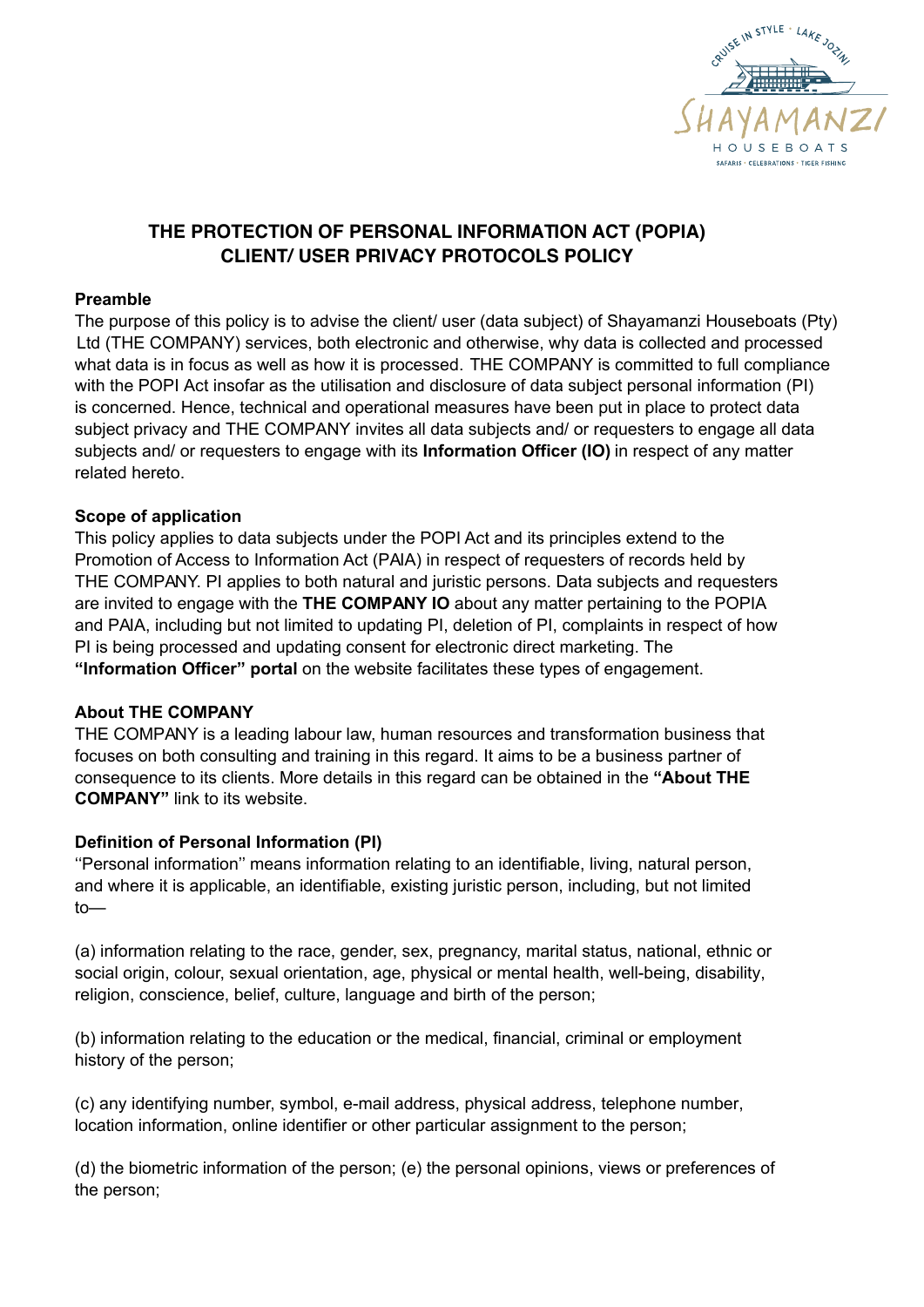

(f) correspondence sent by the person that is implicitly or explicitly of a private or confidential nature or further correspondence that would reveal the contents of the original correspondence;

(g) the views or opinions of another individual about the person; and

(h) the name of the person if it appears with other personal information relating to the person or if the disclosure of the name itself would reveal information about the person;

### **Purpose of Collecting and Processing PI**

THE COMPANY processes PI for various purposes including for –

- Engaging in various forms of direct marketing
- Facilitating transactions with data subjects
- Collecting data for statistical purposes to improve its services
- Fulfilling its contractual obligations to its clients and client contacts
- Complying with the provisions of statute and regulations
- Attending to the legitimate interests of data subjects
- Identifying prospects for enhanced service delivery and business sustainability
- Tracking data subject activity on the website and its links as well as their transactions with THE COMPANY
- Providing data subject information to THE COMPANY partners, THE COMPANY partners to use the information to market their services to data subjects who are current clients and/ or who have consented as envisaged in the POPI Act. These THE COMPANY partners who are recipients of PI are business organizations who are permitted to use the information only for lawful sales, marketing, and
- engagement
- Confirm and verify data subject identity or to verify that they are authorised users for security purposes;
- Conduct market or customer satisfaction research
- Audit and record keeping purposes
- In connection with legal proceedings.

#### **Lawful Basis**

In respect of the processing of PI as provided for above, THE COMPANY will adhere to the conditions for the lawful processing of PI, based on its desire to provide data subjects services in their best interests as well as a legitimate interest of THE COMPANY to achieve its business objectives.

#### **Period of holding Personal Information**

THE COMPANY endeavors to provide the most accurate information possible to stakeholders, including data subjects. THE COMPANY seeks to verify the accuracy of its information as frequently as possible and to remove information that it learns to be inaccurate. Thus, THE COMPANY intends to process the information it has about data subjects for so long as it is accurate or until the data subject instructs THE COMPANY to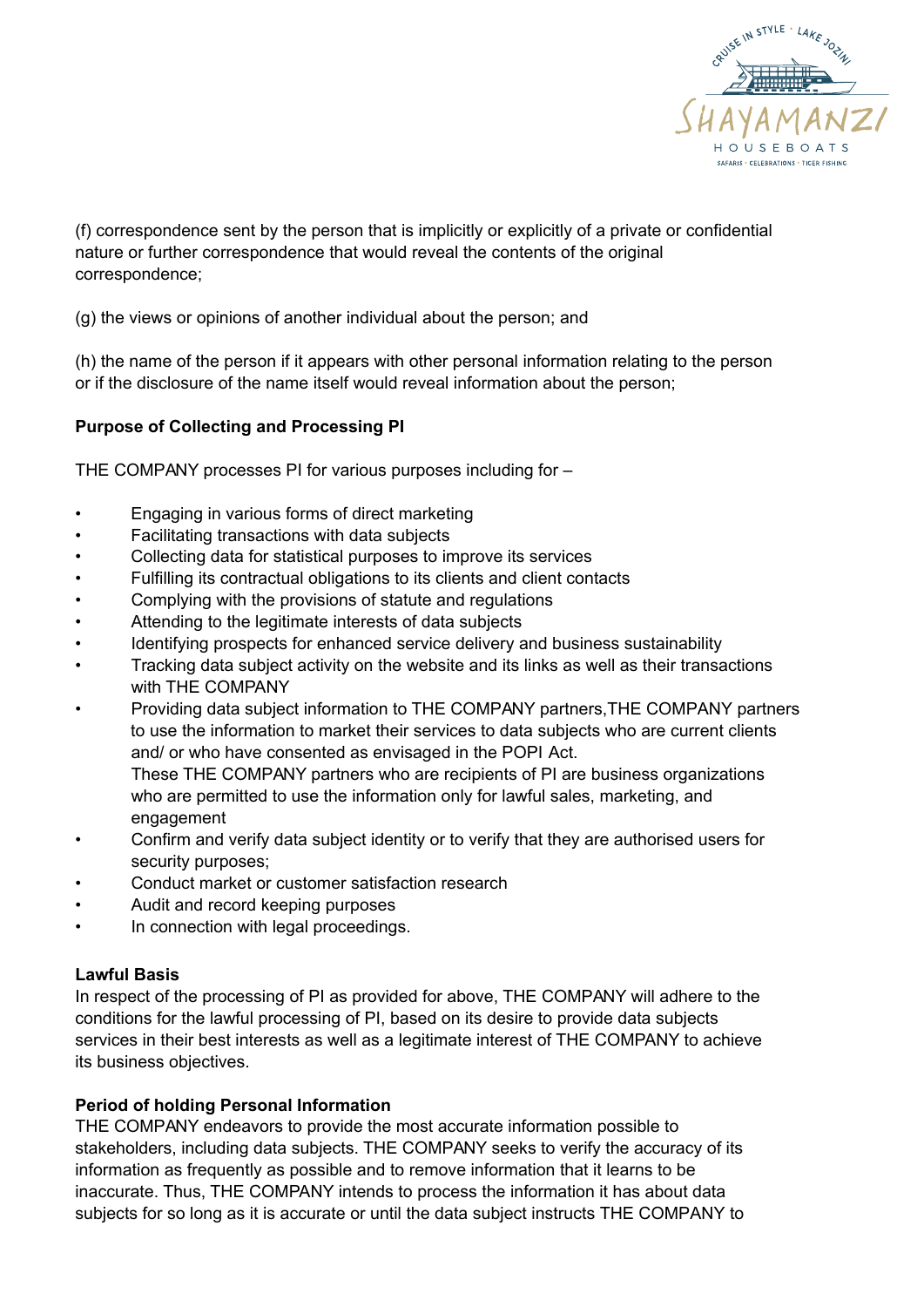

## refrain from processing it – **in order to instruct THE COMPANY to refrain from collecting and/ processing access their Information Officer portal via the company website.**

Notwithstanding the above, THE COMPANY shall hold PI for such period as may be required in terms of statutes such as the Companies Act and various labour laws.

# **Data Subject Rights**

Data subjects have the right to request that THE COMPANY provide them with access to their PI, to rectify or correct their personal information, erase PI or restrict the processing of PI, including refraining from sharing it or otherwise providing it to any third parties. Data subjects also have the right to raise complaints with the Information Regulator. The afore-going rights may be subject to certain limitations pursuant to applicable law. **In order to access any of these rights, access the Information Officer portal.**

### **Sources of Personal Information (PI)**

THE COMPANY gathers PI from several sources, which include directly from data subjects, publicly available sources such as websites, social media, commercial transactions with THE COMPANY, referrals, prospects, partner agreements, training engagements, conferences and the like. Given that PI can be extracted and/ or obtained from several sources and consolidated into one CRM or other similar systems of record, it may be difficult or impossible to identify the exact source of one particular piece of information.

### **Categories of Personal Information (PI) collected and processed**

THE COMPANY collects information about data subjects who may be clients, client contacts, prospective clients and prospective client contacts. It also collects information on its employees and suppliers as well as third parties that are part of its scope of operation.

In respect of clients, client contacts, prospective clients and prospective client contacts THE COMPANY profiles business organizations and the contacts who work for the said organisations and it may have some or all of the following categories of personal information on data subjects, historical or current –

- Name and surname
- **Identity Number**
- **Equity, Gender & Disability status**
- Contact details (email, mobile)
- **Birth date**
- Position held and responsibilities
- Areas of interest in respect of THE COMPANY offerings
- Record of services used
- Email correspondence and attachments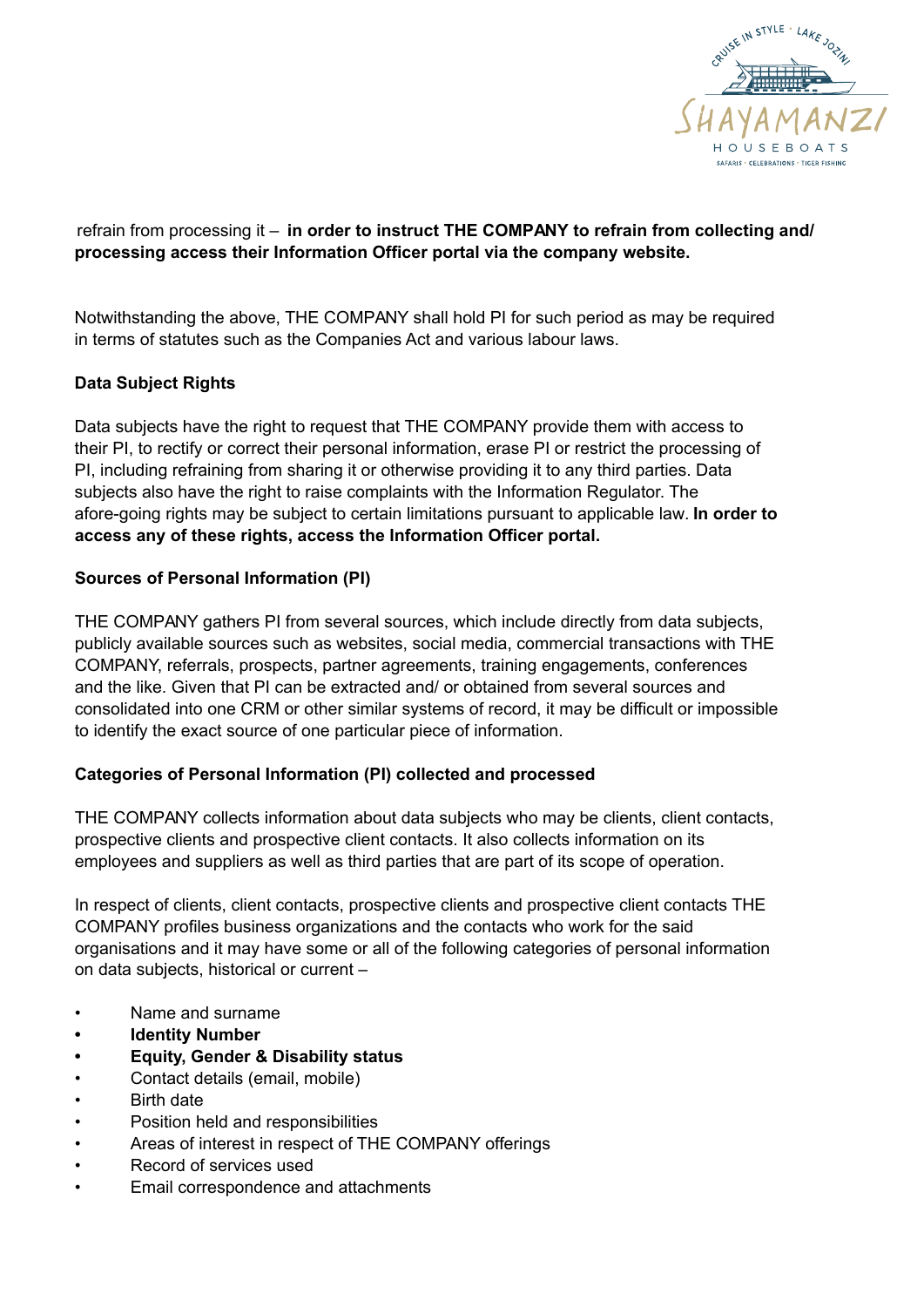

- Organisation details
- Office address
- Office contact details
- Organisation email Address
- Organisation and data subject Social media URL's
- Other information that is available in the public domain.

We collect and process your personal information mainly to contact data subjects for the purpose of understanding their requirements and delivering services accordingly. Where possible, we will inform data subjects what information they are required to provide to THE COMPANY and what information is optional, as well as the consequences of not providing the said information.

Website usage information may be collected using "cookies" which allows THE COMPANY to collect standard internet visitor usage information.

#### **Disclosure of information**

THE COMPANY may disclose data subject PI to its service providers who are involved in the delivery of products or services data subjects. THE COMPANY has agreements in place to ensure that it complies with the privacy requirements as required by the POPI Act. THE COMPANY may also disclose data subject PI:

- Where it has a duty or a right to disclose in terms of law and/ or industry codes;
- Where it believes it is necessary to protect its rights.

#### **Information Security**

THE COMPANY is legally obliged to provide adequate systems, technical and operational protection for the PI that it holds and to prevent unauthorized access to as well as prohibited use of PI. THE COMPANY will therefore on a regular basis review its security controls and related processes to ensure that the PI of data subjects remains secure.

THE COMPANY has conducted an impact assessment across all of its functions and used the findings thereof to manage risk optimally as well as to provide iterative improvements on an ongoing basis. THE COMPANY policies and procedures cover the following aspects -

- Physical security;
- Computer and network security;
- Access to personal information;
- Secure communications;
- Security in contracting out activities or functions;
- Retention and disposal of information;
- Acceptable usage of personal information;
- Governance and regulatory issues;
- Monitoring access and usage of private information;
- Investigating and reacting to security incidents.